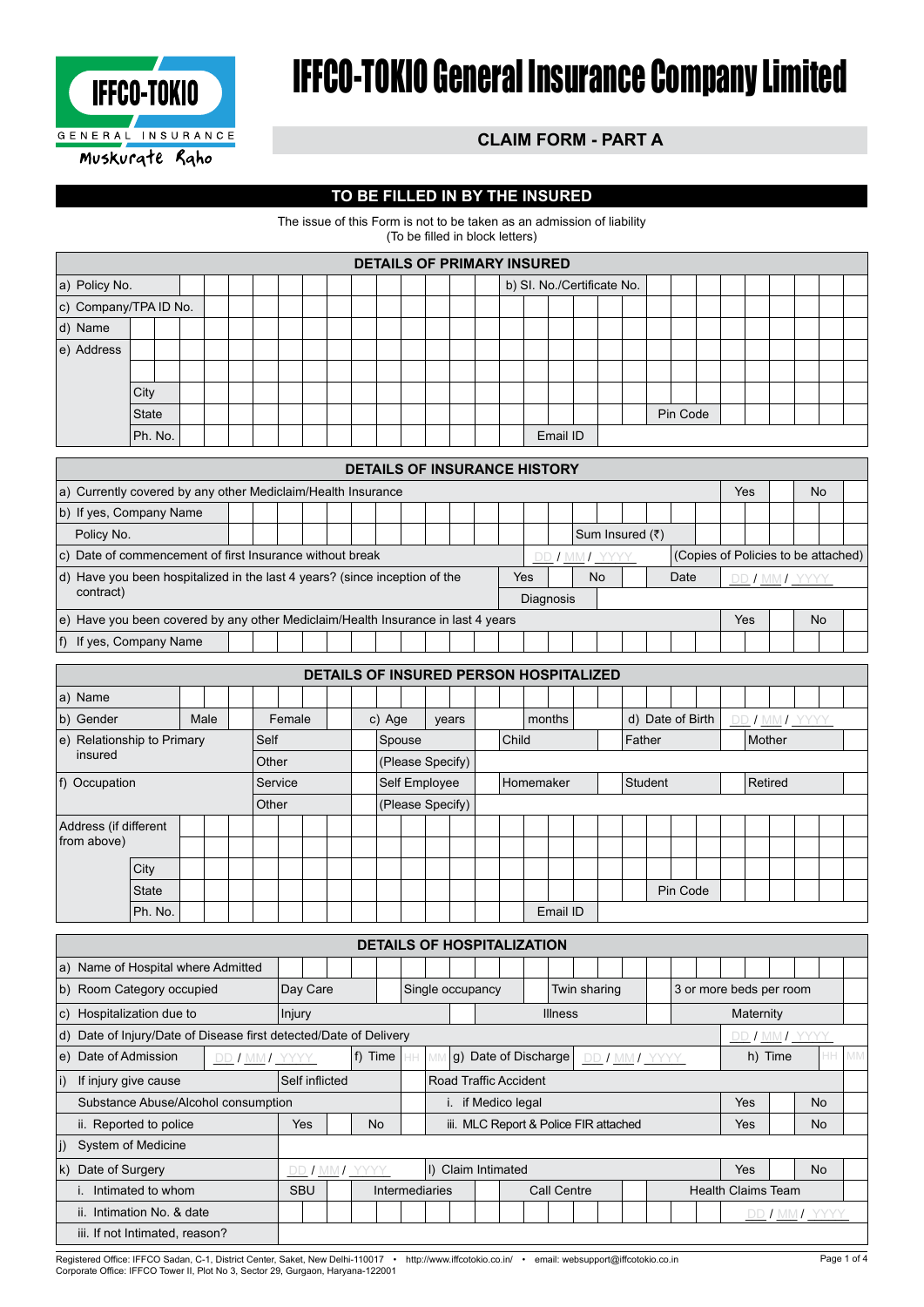|                    |                                                                                                                                                                                                                                             |                                                                                                                                                                                                                                                                                                                                                                                                                                                                                                                                                                                                                                                                                                                                                                   |   |  |            |  |           |                   |  | <b>DETAILS OF CLAIM</b>                       |                                 |  |  |  |  |   |      |     |            |           |  |
|--------------------|---------------------------------------------------------------------------------------------------------------------------------------------------------------------------------------------------------------------------------------------|-------------------------------------------------------------------------------------------------------------------------------------------------------------------------------------------------------------------------------------------------------------------------------------------------------------------------------------------------------------------------------------------------------------------------------------------------------------------------------------------------------------------------------------------------------------------------------------------------------------------------------------------------------------------------------------------------------------------------------------------------------------------|---|--|------------|--|-----------|-------------------|--|-----------------------------------------------|---------------------------------|--|--|--|--|---|------|-----|------------|-----------|--|
|                    |                                                                                                                                                                                                                                             | a) Details of the treatment expenses claimed                                                                                                                                                                                                                                                                                                                                                                                                                                                                                                                                                                                                                                                                                                                      |   |  |            |  |           |                   |  |                                               |                                 |  |  |  |  |   |      |     |            |           |  |
| İ.                 | Pre-hospitalization Expenses                                                                                                                                                                                                                |                                                                                                                                                                                                                                                                                                                                                                                                                                                                                                                                                                                                                                                                                                                                                                   | ₹ |  |            |  |           |                   |  | ii.                                           | <b>Hospitalization Expenses</b> |  |  |  |  | ₹ |      |     |            |           |  |
|                    |                                                                                                                                                                                                                                             |                                                                                                                                                                                                                                                                                                                                                                                                                                                                                                                                                                                                                                                                                                                                                                   | ₹ |  |            |  |           |                   |  |                                               |                                 |  |  |  |  | ₹ |      |     |            |           |  |
|                    |                                                                                                                                                                                                                                             | iii. Post-hospitalization expenses                                                                                                                                                                                                                                                                                                                                                                                                                                                                                                                                                                                                                                                                                                                                | ₹ |  |            |  |           |                   |  | iv.                                           | Health-Check up Cost            |  |  |  |  | ₹ |      |     |            |           |  |
| V.                 | Ambulance Charges                                                                                                                                                                                                                           |                                                                                                                                                                                                                                                                                                                                                                                                                                                                                                                                                                                                                                                                                                                                                                   |   |  |            |  |           |                   |  | vi. Others (code)                             |                                 |  |  |  |  | ₹ |      |     |            |           |  |
|                    | vii. Pre-hospitalization period                                                                                                                                                                                                             |                                                                                                                                                                                                                                                                                                                                                                                                                                                                                                                                                                                                                                                                                                                                                                   |   |  | days       |  |           |                   |  | Total<br>viii. Post hospitalization period    |                                 |  |  |  |  |   |      |     |            |           |  |
|                    |                                                                                                                                                                                                                                             | b) Claim for Domiciliary Hospitalization                                                                                                                                                                                                                                                                                                                                                                                                                                                                                                                                                                                                                                                                                                                          |   |  | <b>Yes</b> |  |           | No                |  | (If yes, provide details in annexure)         |                                 |  |  |  |  |   | days |     |            |           |  |
|                    |                                                                                                                                                                                                                                             | c) Details of Lump sum/cash benefit claimed                                                                                                                                                                                                                                                                                                                                                                                                                                                                                                                                                                                                                                                                                                                       |   |  |            |  |           |                   |  |                                               |                                 |  |  |  |  |   |      |     |            |           |  |
| İ.                 | <b>Hospital Daily Cash</b>                                                                                                                                                                                                                  |                                                                                                                                                                                                                                                                                                                                                                                                                                                                                                                                                                                                                                                                                                                                                                   | ₹ |  |            |  |           |                   |  | ii.                                           | <b>Surgical Cash</b>            |  |  |  |  | ₹ |      |     |            |           |  |
|                    | iii. Critical Illness Benefit                                                                                                                                                                                                               |                                                                                                                                                                                                                                                                                                                                                                                                                                                                                                                                                                                                                                                                                                                                                                   | ₹ |  |            |  |           |                   |  | iv.                                           | Convalescence                   |  |  |  |  | ₹ |      |     |            |           |  |
|                    | v. Pre/Post hospitalization Lump                                                                                                                                                                                                            |                                                                                                                                                                                                                                                                                                                                                                                                                                                                                                                                                                                                                                                                                                                                                                   | ₹ |  |            |  |           |                   |  | vi. Others                                    |                                 |  |  |  |  | ₹ |      |     |            |           |  |
|                    | sum benefit                                                                                                                                                                                                                                 |                                                                                                                                                                                                                                                                                                                                                                                                                                                                                                                                                                                                                                                                                                                                                                   |   |  |            |  |           |                   |  |                                               |                                 |  |  |  |  |   |      |     |            |           |  |
|                    |                                                                                                                                                                                                                                             |                                                                                                                                                                                                                                                                                                                                                                                                                                                                                                                                                                                                                                                                                                                                                                   |   |  |            |  |           |                   |  | <b>Total</b>                                  |                                 |  |  |  |  | ₹ |      |     |            |           |  |
|                    |                                                                                                                                                                                                                                             | <b>Claim Documents Submitted - Check List</b>                                                                                                                                                                                                                                                                                                                                                                                                                                                                                                                                                                                                                                                                                                                     |   |  |            |  |           |                   |  |                                               | <b>Operation Theatre Notes</b>  |  |  |  |  |   |      |     |            |           |  |
|                    | Claim Form Duly signed                                                                                                                                                                                                                      |                                                                                                                                                                                                                                                                                                                                                                                                                                                                                                                                                                                                                                                                                                                                                                   |   |  |            |  |           |                   |  | <b>ECG</b>                                    |                                 |  |  |  |  |   |      |     |            |           |  |
|                    | Copy of the claim intimation                                                                                                                                                                                                                |                                                                                                                                                                                                                                                                                                                                                                                                                                                                                                                                                                                                                                                                                                                                                                   |   |  |            |  |           |                   |  | Doctor's request for investigation            |                                 |  |  |  |  |   |      |     |            |           |  |
| Hospital Main Bill |                                                                                                                                                                                                                                             |                                                                                                                                                                                                                                                                                                                                                                                                                                                                                                                                                                                                                                                                                                                                                                   |   |  |            |  |           |                   |  |                                               |                                 |  |  |  |  |   |      |     |            |           |  |
|                    |                                                                                                                                                                                                                                             |                                                                                                                                                                                                                                                                                                                                                                                                                                                                                                                                                                                                                                                                                                                                                                   |   |  |            |  |           |                   |  |                                               |                                 |  |  |  |  |   |      |     |            |           |  |
|                    |                                                                                                                                                                                                                                             |                                                                                                                                                                                                                                                                                                                                                                                                                                                                                                                                                                                                                                                                                                                                                                   |   |  |            |  |           |                   |  |                                               |                                 |  |  |  |  |   |      |     |            |           |  |
|                    |                                                                                                                                                                                                                                             |                                                                                                                                                                                                                                                                                                                                                                                                                                                                                                                                                                                                                                                                                                                                                                   |   |  |            |  |           |                   |  |                                               |                                 |  |  |  |  |   |      |     |            |           |  |
|                    | Investigation Reports (CT/MRI/USG/HPE)<br>Doctor's Prescriptions<br>Hospital Break - up Bill<br>Hospital Bill Payment Receipt<br>Pre-Hosp. Bills<br>Hospital Discharge Summary<br>Post-Hosp. Bills<br><b>Pharmacy Bill</b><br><b>Others</b> |                                                                                                                                                                                                                                                                                                                                                                                                                                                                                                                                                                                                                                                                                                                                                                   |   |  |            |  |           |                   |  |                                               |                                 |  |  |  |  |   |      |     |            |           |  |
|                    |                                                                                                                                                                                                                                             |                                                                                                                                                                                                                                                                                                                                                                                                                                                                                                                                                                                                                                                                                                                                                                   |   |  |            |  |           |                   |  | DETAILS OF BILLS ENCLOSED                     |                                 |  |  |  |  |   |      |     |            |           |  |
| SI. No.            | Bill No.                                                                                                                                                                                                                                    | Date                                                                                                                                                                                                                                                                                                                                                                                                                                                                                                                                                                                                                                                                                                                                                              |   |  |            |  | Issued by |                   |  | Towards (Hospitalization/Pre-hospitalization/ | Post-hospitalization            |  |  |  |  |   |      |     | Amount (₹) |           |  |
| 1                  |                                                                                                                                                                                                                                             | <u>DD / MM / YYYY</u>                                                                                                                                                                                                                                                                                                                                                                                                                                                                                                                                                                                                                                                                                                                                             |   |  |            |  |           |                   |  |                                               |                                 |  |  |  |  |   |      |     |            |           |  |
| 2                  |                                                                                                                                                                                                                                             | DD / MM / YYYY                                                                                                                                                                                                                                                                                                                                                                                                                                                                                                                                                                                                                                                                                                                                                    |   |  |            |  |           |                   |  |                                               |                                 |  |  |  |  |   |      |     |            |           |  |
| 3                  |                                                                                                                                                                                                                                             | DD / MM/ YYYY                                                                                                                                                                                                                                                                                                                                                                                                                                                                                                                                                                                                                                                                                                                                                     |   |  |            |  |           |                   |  |                                               |                                 |  |  |  |  |   |      |     |            |           |  |
| 4                  |                                                                                                                                                                                                                                             | DD / MM/ YYYY                                                                                                                                                                                                                                                                                                                                                                                                                                                                                                                                                                                                                                                                                                                                                     |   |  |            |  |           |                   |  |                                               |                                 |  |  |  |  |   |      |     |            |           |  |
| 5                  |                                                                                                                                                                                                                                             | DD / MM / YYYY                                                                                                                                                                                                                                                                                                                                                                                                                                                                                                                                                                                                                                                                                                                                                    |   |  |            |  |           |                   |  |                                               |                                 |  |  |  |  |   |      |     |            |           |  |
| 6                  |                                                                                                                                                                                                                                             | DD / MM/ YYYY                                                                                                                                                                                                                                                                                                                                                                                                                                                                                                                                                                                                                                                                                                                                                     |   |  |            |  |           |                   |  |                                               |                                 |  |  |  |  |   |      |     |            |           |  |
| 7                  |                                                                                                                                                                                                                                             | DD / MM / YYYY                                                                                                                                                                                                                                                                                                                                                                                                                                                                                                                                                                                                                                                                                                                                                    |   |  |            |  |           |                   |  |                                               |                                 |  |  |  |  |   |      |     |            |           |  |
| 8                  |                                                                                                                                                                                                                                             | DD / MM / YYYY                                                                                                                                                                                                                                                                                                                                                                                                                                                                                                                                                                                                                                                                                                                                                    |   |  |            |  |           |                   |  |                                               |                                 |  |  |  |  |   |      |     |            |           |  |
| 9                  |                                                                                                                                                                                                                                             | DD / MM / YYYY                                                                                                                                                                                                                                                                                                                                                                                                                                                                                                                                                                                                                                                                                                                                                    |   |  |            |  |           |                   |  |                                               |                                 |  |  |  |  |   |      |     |            |           |  |
| 10                 |                                                                                                                                                                                                                                             | DD / MM/ YYYY                                                                                                                                                                                                                                                                                                                                                                                                                                                                                                                                                                                                                                                                                                                                                     |   |  |            |  |           |                   |  |                                               |                                 |  |  |  |  |   |      |     |            |           |  |
|                    |                                                                                                                                                                                                                                             | Do you want to opt for Automatic Reinstatement of Sum Insured in the event of a claim? If, Yes, applicable premium at short period rates would be                                                                                                                                                                                                                                                                                                                                                                                                                                                                                                                                                                                                                 |   |  |            |  |           |                   |  |                                               |                                 |  |  |  |  |   |      |     |            |           |  |
|                    |                                                                                                                                                                                                                                             | deducted from the claim amount due to you. This reinstated sum will not be available for the same hospitalization. It will be available for treatment<br>(other than certain chronic diseases) including the same illness or disease but separate independent case of hospitalization                                                                                                                                                                                                                                                                                                                                                                                                                                                                             |   |  |            |  |           |                   |  |                                               |                                 |  |  |  |  |   |      |     |            |           |  |
|                    |                                                                                                                                                                                                                                             | which are not case of relapse within 45 days of first hospitalization. Please contact the agent/our office for further details:                                                                                                                                                                                                                                                                                                                                                                                                                                                                                                                                                                                                                                   |   |  |            |  |           |                   |  |                                               |                                 |  |  |  |  |   |      | Yes |            | <b>No</b> |  |
|                    |                                                                                                                                                                                                                                             | DETAILS OF PRIMARY INSURED'S BANK ACCOUNT (Please submit a cancelled cheque copy for NEFT)                                                                                                                                                                                                                                                                                                                                                                                                                                                                                                                                                                                                                                                                        |   |  |            |  |           |                   |  |                                               |                                 |  |  |  |  |   |      |     |            |           |  |
| a) PAN             |                                                                                                                                                                                                                                             |                                                                                                                                                                                                                                                                                                                                                                                                                                                                                                                                                                                                                                                                                                                                                                   |   |  |            |  |           | b) Account Number |  |                                               |                                 |  |  |  |  |   |      |     |            |           |  |
|                    | c) Bank Name and Branch                                                                                                                                                                                                                     |                                                                                                                                                                                                                                                                                                                                                                                                                                                                                                                                                                                                                                                                                                                                                                   |   |  |            |  |           |                   |  |                                               |                                 |  |  |  |  |   |      |     |            |           |  |
|                    | d) Cheque/DD Payable details                                                                                                                                                                                                                |                                                                                                                                                                                                                                                                                                                                                                                                                                                                                                                                                                                                                                                                                                                                                                   |   |  |            |  |           |                   |  |                                               | e) IFSC Code                    |  |  |  |  |   |      |     |            |           |  |
|                    |                                                                                                                                                                                                                                             |                                                                                                                                                                                                                                                                                                                                                                                                                                                                                                                                                                                                                                                                                                                                                                   |   |  |            |  |           |                   |  |                                               |                                 |  |  |  |  |   |      |     |            |           |  |
|                    |                                                                                                                                                                                                                                             |                                                                                                                                                                                                                                                                                                                                                                                                                                                                                                                                                                                                                                                                                                                                                                   |   |  |            |  |           |                   |  | <b>DECLARATION BY THE INSURED</b>             |                                 |  |  |  |  |   |      |     |            |           |  |
|                    |                                                                                                                                                                                                                                             | I hereby declare that the information furnished in this claim form is true & correct to the best of my knowledge and belief. If I have made any false<br>or untrue statement, suppression or concealment of any material fact with respect to questions asked in relation to this claim, my right to claim<br>reimbursement shall be forfeited. I also consent & authorize TPA/Insurance company, to seek necessary medical information/documents from any<br>hospital/Medical Practitioner who has attended on the person against whom this claim is made. I hereby declare that I have included all the bills/<br>receipts for the purpose of this claim & that I will not be making any supplementary claim except the pre/post-hospitalization claim, if any. |   |  |            |  |           |                   |  |                                               |                                 |  |  |  |  |   |      |     |            |           |  |

Place: Date: \_\_\_/\_\_\_/\_\_\_\_\_\_ DD MM YYYY Signature of the Insured

#### **Important:**

1. Please submit copy of valid Photo ID.

2. For claimed amount above 1 lac, it is mandatory to submit the KYC (Know your customer) form.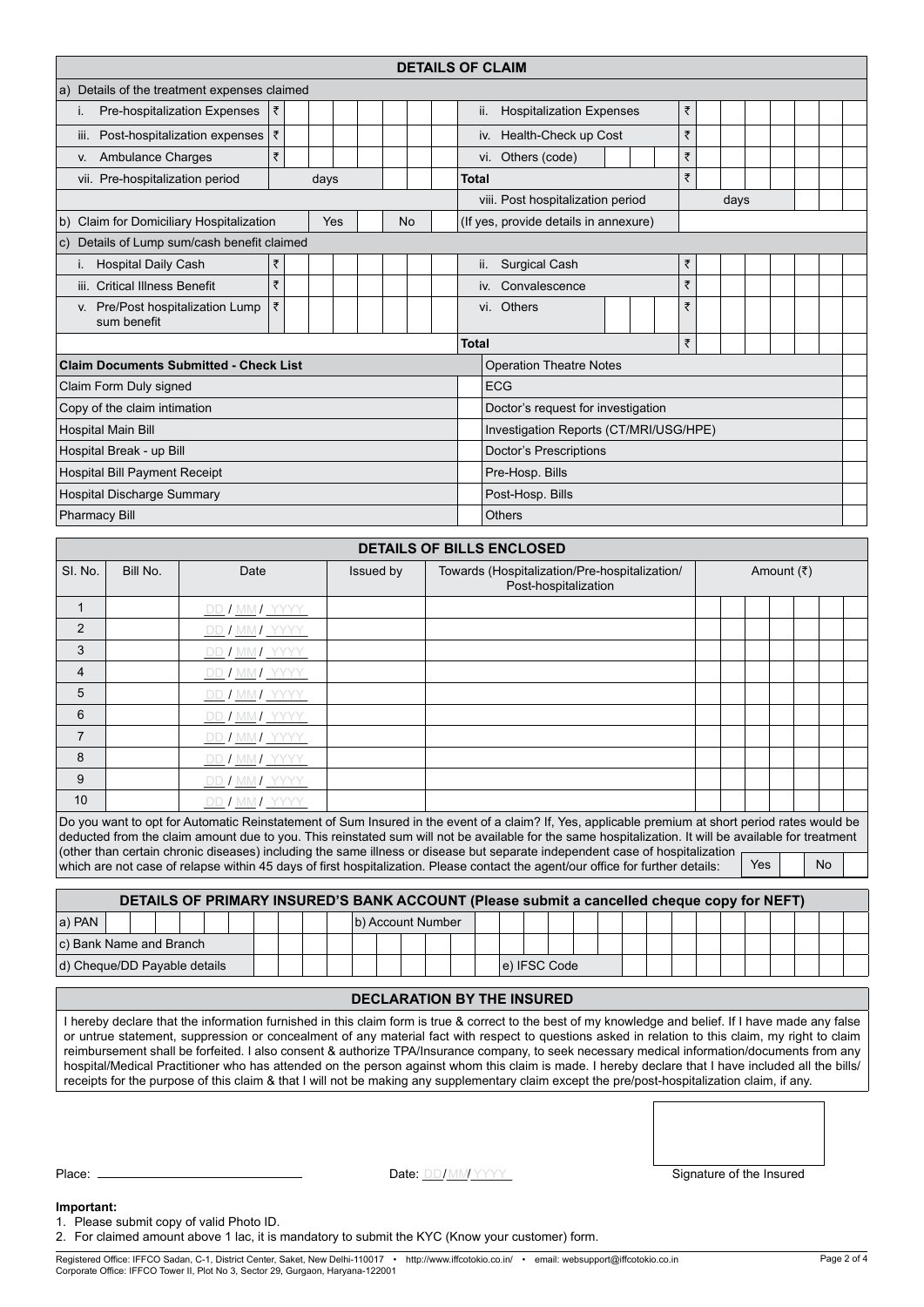## **CLAIM FORM - PART B**

## **TO BE FILLED IN BY THE HOSPITAL**

The issue of this Form is not to be taken as an admission of liability (To be filled in block letters)

#### **Please include the original preauthorization request form in lieu of PART A**

|                                                                                                                 |  |  |  |  |  |  |  |  |                                        |  |  |  |  | <b>DETAILS OF HOSPITAL</b> |                    |  |  |  |  |  |  |  |
|-----------------------------------------------------------------------------------------------------------------|--|--|--|--|--|--|--|--|----------------------------------------|--|--|--|--|----------------------------|--------------------|--|--|--|--|--|--|--|
| a) Name of the Hospital                                                                                         |  |  |  |  |  |  |  |  |                                        |  |  |  |  |                            |                    |  |  |  |  |  |  |  |
| (If non network fill section $E$ )<br>b) Hospital ID<br>$ c $ Type of Hospital<br><b>Network</b><br>Non Network |  |  |  |  |  |  |  |  |                                        |  |  |  |  |                            |                    |  |  |  |  |  |  |  |
| d) Name of the treating doctor                                                                                  |  |  |  |  |  |  |  |  |                                        |  |  |  |  |                            |                    |  |  |  |  |  |  |  |
| e)   Qualification                                                                                              |  |  |  |  |  |  |  |  | f) Registration No.<br>with State Code |  |  |  |  |                            | $ q\rangle$ Ph No. |  |  |  |  |  |  |  |

|              |                                                                                                              |  |           |  |                   |  |   |  |                |         |  | DETAILS OF THE PATIENT ADMITTED |  |  |  |                     |      |           |  |           |           |  |  |
|--------------|--------------------------------------------------------------------------------------------------------------|--|-----------|--|-------------------|--|---|--|----------------|---------|--|---------------------------------|--|--|--|---------------------|------|-----------|--|-----------|-----------|--|--|
| a)           | Name of the Patient                                                                                          |  |           |  |                   |  |   |  |                |         |  |                                 |  |  |  |                     |      |           |  |           |           |  |  |
| b)           | IP Registration Number<br>Male<br>c) Gender<br>Female<br>$\mathsf{d}$<br><b>Months</b><br>Years<br>Age<br>HH |  |           |  |                   |  |   |  |                |         |  |                                 |  |  |  |                     |      |           |  |           |           |  |  |
| e)           | Date of Admission<br>Date of birth<br>DD / MM / YYYY<br>DD / MM / YYYY                                       |  |           |  |                   |  |   |  |                |         |  |                                 |  |  |  | g)                  | Time |           |  | <b>MM</b> |           |  |  |
| h)           | Date of Discharge                                                                                            |  |           |  | DD / MM / YYYY    |  |   |  | Time           |         |  |                                 |  |  |  | HH                  |      | <b>MM</b> |  |           |           |  |  |
|              | Type of Admission                                                                                            |  | Emergency |  |                   |  |   |  |                | Planned |  |                                 |  |  |  | Day Care            |      |           |  |           | Maternity |  |  |
| $\mathsf{k}$ | If Maternity                                                                                                 |  |           |  | Date of Delivery  |  |   |  | DD / MM / YYYY |         |  |                                 |  |  |  | lii. Gravida Status |      |           |  |           |           |  |  |
|              | Status at time of discharge                                                                                  |  |           |  | Discharge to home |  |   |  |                |         |  | Discharge to another hospital   |  |  |  | Deceased            |      |           |  |           |           |  |  |
| $\mid$ m)    | <b>Total Claimed Amount</b>                                                                                  |  |           |  |                   |  | ₹ |  |                |         |  |                                 |  |  |  |                     |      |           |  |           |           |  |  |

|              |                                                                   |     |  |  |           |           |              |  |           |  |                       | DETAILS OF AILMENT DIAGNOSED (PRIMARY)                                                        |  |                |  |           |             |                              |  |                             |  |  |
|--------------|-------------------------------------------------------------------|-----|--|--|-----------|-----------|--------------|--|-----------|--|-----------------------|-----------------------------------------------------------------------------------------------|--|----------------|--|-----------|-------------|------------------------------|--|-----------------------------|--|--|
| a)           |                                                                   |     |  |  |           |           | ICD 10 Codes |  |           |  |                       |                                                                                               |  |                |  |           | Description |                              |  |                             |  |  |
|              | <b>Primary Diagnosis</b>                                          |     |  |  |           |           |              |  |           |  |                       |                                                                                               |  |                |  |           |             |                              |  |                             |  |  |
|              | <b>Additional Diagnosis</b><br>lii.                               |     |  |  |           |           |              |  |           |  |                       |                                                                                               |  |                |  |           |             |                              |  |                             |  |  |
|              | iii. Co-morbidities                                               |     |  |  |           |           |              |  |           |  |                       |                                                                                               |  |                |  |           |             |                              |  |                             |  |  |
|              | iv. Co-morbidities                                                |     |  |  |           |           |              |  |           |  |                       |                                                                                               |  |                |  |           |             |                              |  |                             |  |  |
| b)           |                                                                   |     |  |  |           |           | ICD 10 Codes |  |           |  |                       |                                                                                               |  |                |  |           | Description |                              |  |                             |  |  |
|              | Procedure 1<br>$\mathsf{L}$<br>Procedure 2<br>Ш.                  |     |  |  |           |           |              |  |           |  |                       |                                                                                               |  |                |  |           |             |                              |  |                             |  |  |
|              |                                                                   |     |  |  |           |           |              |  |           |  |                       |                                                                                               |  |                |  |           |             |                              |  |                             |  |  |
|              | iii. Procedure 3                                                  |     |  |  |           |           |              |  |           |  |                       |                                                                                               |  |                |  |           |             |                              |  |                             |  |  |
|              | iv. Details of Procedure                                          |     |  |  |           |           |              |  |           |  |                       |                                                                                               |  |                |  |           |             |                              |  |                             |  |  |
| $\mathbf{C}$ | Present ailment is a complication of PED?                         |     |  |  |           | Yes       |              |  | <b>No</b> |  |                       | (If Yes, specify)                                                                             |  |                |  |           |             |                              |  |                             |  |  |
| d)           | Pre-authorization obtained                                        |     |  |  |           | Yes       |              |  | <b>No</b> |  |                       | details)                                                                                      |  |                |  |           |             |                              |  |                             |  |  |
| e)           | <b>Pre-authorization Number</b>                                   |     |  |  |           |           |              |  |           |  |                       |                                                                                               |  |                |  |           |             |                              |  |                             |  |  |
| f            | If authorization by network hospital not obtained,<br>give reason |     |  |  |           |           |              |  |           |  |                       |                                                                                               |  |                |  |           |             |                              |  |                             |  |  |
| $\mathsf{q}$ | Hospitalization due to Injury                                     | Yes |  |  | <b>No</b> |           |              |  |           |  | i. If Yes, give cause |                                                                                               |  | Self-inflicted |  |           |             | <b>Road Traffic Accident</b> |  |                             |  |  |
|              | Substance abuse/alcohol<br>consumption                            |     |  |  |           |           |              |  |           |  |                       | ii. If Injury due to Substance abuse/alcohol<br>consumption. Test Conducted to establish this |  |                |  | Yes       |             | <b>No</b>                    |  | (If Yes, attach<br>reports) |  |  |
|              | iii. If Medico legal                                              | Yes |  |  |           | <b>No</b> |              |  |           |  |                       | iv. Reported to Police                                                                        |  | Yes            |  | <b>No</b> |             | v. FIR No.                   |  |                             |  |  |
|              | vi. If not reported to police give reason                         |     |  |  |           |           |              |  |           |  |                       |                                                                                               |  |                |  |           |             |                              |  |                             |  |  |